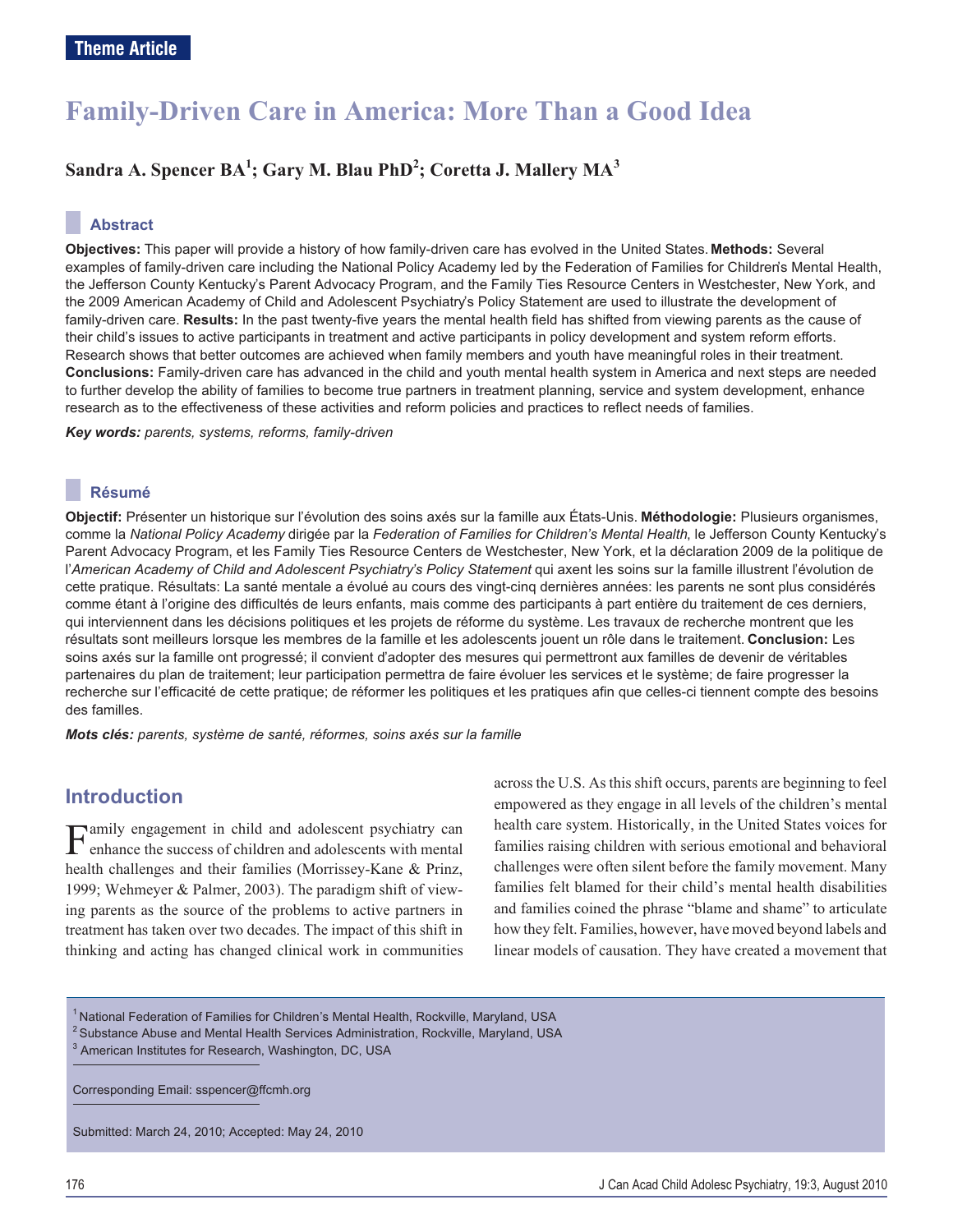has evolved over the past twenty years to ensure that children with serious mental health challenges and their families are no longer identified as the problem but rather seen as partners in the solution.

# **History of the Family Movement in Children's Mental Health in America**

The notion that parents are responsible for a child's mental illness was the experience of parents and historically entrenched in professional thinking in the mental health field. This is evidenced by current theories that people with schizophrenia have caretakers who frequently use unclear communication styles that cause a disruption in attention (Kymalainen, & Weisman de Mamani, 2008). Likewise, a 2001 sociology text states "There is solid scientific evidence for what our grandparents always believed: parents are to blame when their children misbehave (Stark, 2001)."

The parental feel of blame could be understood within the theoretical framework of behaviorism. During the 1970's and 80's "radical" behaviorism received a prominent status within psychology. This approach posited that the environment accounted for all human behavior (Skinner, 1974). As such, a child's behavior and emotional status, for better or for worse, were the result of care giving. Thus, if a child had behavior problems, the only explanation was parental failure.

Of course this view did not take into account internal characteristics (genetics) or the broader environmental context. In 1982 the publication of *Unclaimed Children: the Failure of Public Responsibility to Children and Adolescents in Need of Mental Health* (Knitzer, 1982) drew attention to the plight of children and youth with mental health issues and posited that families needed to be considered a part of the solution rather than identified as the source of the problem. In 1986, the Research and Training Center at Portland State University, answered the call issued by Dr. Knitzer and convened the first of several conferences titled *Families as Allies.* These conferences promoted families and professionals working in collaboration. With families having access to one another and to professionals who supported them, the need for a national entity to represent family voices in system reform grew so that families could have better access to one another and to the professionals that support them.. Several small local support groups of families had already formed around the country, and in 1989, the National Federation of Families for Children's Mental Health was formed as the first national advocacy organization focused exclusively on the mental health needs of children and youth. By 2010, The Federation had more than 100 local chapters and State organizations.

National Federation advocacy assisted in the 1990 establishment the of federal Statewide Family Networks program. These networks provide information and support to families of children and youth with mental health needs and the current federal budget is over \$2 million for 48 States.

Perhaps the best example of the evolution toward family-driven care can be found in the federal Substance Abuse and Mental Health Services Administration (SAMHSA) support for the largest children's mental health initiative ever undertaken in the U.S. This initiative, called the Comprehensive Community Mental Health Services for Children and their Families Program, began in 1993 with a \$4.9 million investment. As of fiscal year 2010, the investment has reached over \$121 million per year and has provided services in 164 localities. This program presents a youth-guided and family-driven approach to service delivery and the agency has worked to strengthen the influence of families every year (Stroul & Blau, 2008).

### **Defining Family-Driven Care in America**

An important milestone in the evolution of family-driven care was the creation of the New Freedom Commission on Mental Health by George W. Bush in 2002. This commission was charged with the study of the mental health delivery system in America with the goal of making recommendations that would, among other things, enable children with serious emotional disturbance to live, work, and participate fully in their communities. The National Federation's Board President and family member, Jane Adams, was appointed to the Commission, thus adding the voice of families with lived experience raising children with a serious mental health challenge.

In 2003, the Commission produced a final report entitled *Achieving the Promise: Transforming Mental Health Care in America* (NFC, 2003)*.* This report identified six goals as the foundation for transforming mental health care in America. Goal two of the report stated "In a transformed Mental Health System, mental health care must be consumer and family driven (NFC, 2003)."

In 2004, The Substance Abuse Mental Health Services Administration (SAMHSA) asked the National Federation of Families for Children's Mental Health to develop a definition of "family-driven care." An expert panel, consisting of family leaders and other professionals, was formed to develop the first draft of a definition of family-driven care. This working definition states that "family-driven means families have a primary decision making role in the care of their own children as well as the policies and procedures governing care for all children in their community, State, tribe, territory and nation. This includes: choosing culturally and linguistically competent supports, services, and providers; setting goals; designing, implementing and evaluating programs; monitoring outcomes; and partnering in funding decisions (Osher, Osher, & Blau, 2008)" This definition is used across the country and continues to be refined.

The National Federation of Families developed a training curriculum called "On the Road to Family Driven Care." This training was developed as a tool to help individuals, communities, and systems value family engagement in services and systems (www.ffcmh.org).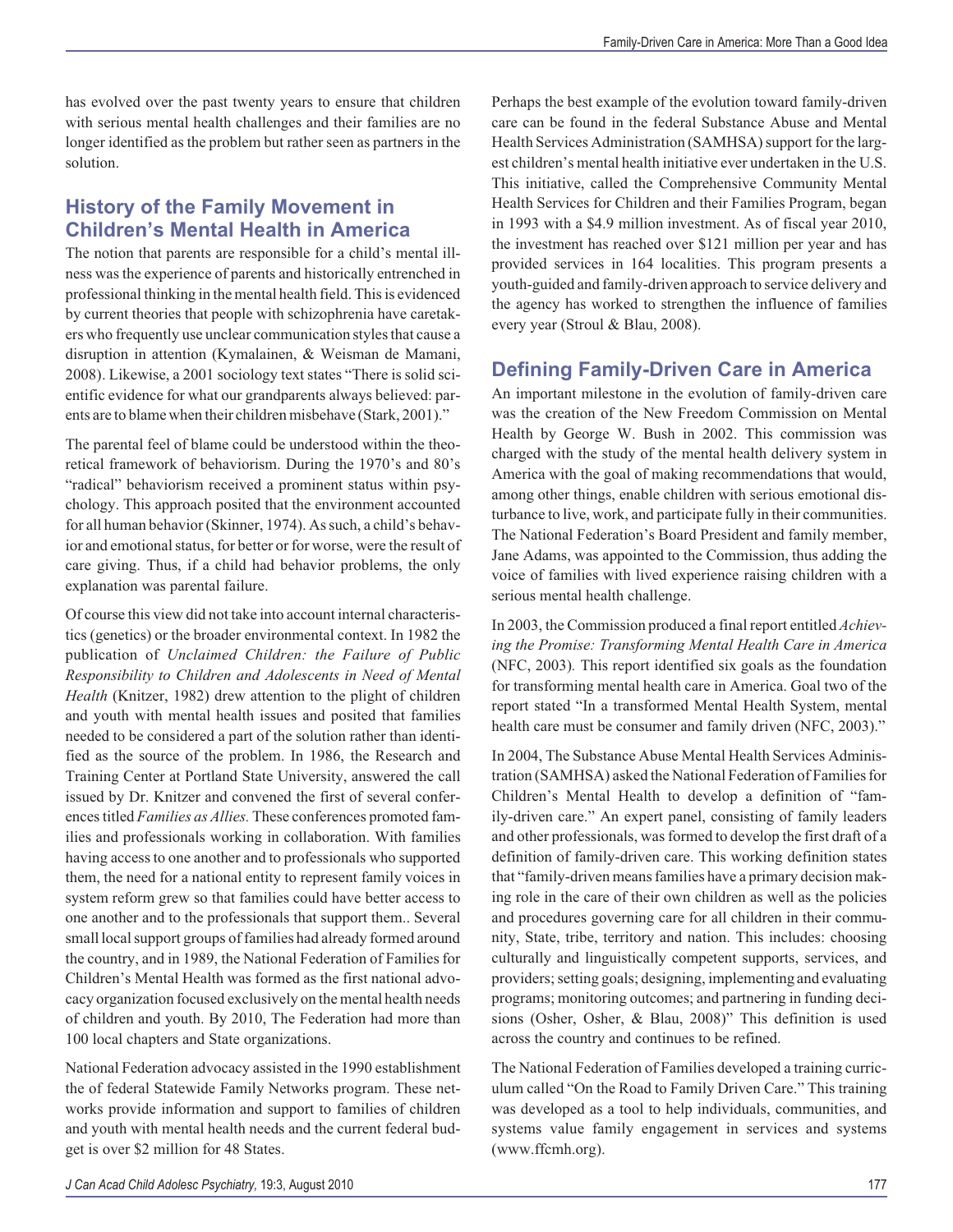### **Making the case for Family Engagement: Research Evidence**

Research evidence demonstrates that outcomes improve when family and youth are active participants in their own treatment (Morrissey-Kane & Prinz, 1999; Wehmeyer & Palmer, 2003). Furthermore, commitment to treatment increases when youth and families are given leadership roles in making their own clinical decisions (Manteuffel, 2010). The evidence base for family involvement in mental health care is influenced by many disciplines including early childhood development, education, mental health, physical health, child welfare, and juvenile justice to name a few. Family involvement is critical to improving school outcomes, mental health outcomes, and reducing mental health disparities (Osher, Osher, & Blau, 2008). Osher, et al., (2008) described two threads of rationale for parental involvement in mental health care. The first is that "parents have special knowledge that can enhance the design of interventions and treatments (Osher et al., 2008, 47)." Parents frequently have more intimate contact with their children than mental health care professionals and as a result they can help with observations of symptoms and treatment efficacy. Parents also share cultural knowledge with their children, making their input critical in contextualizing interventions (American Academy of Pediatrics Committee on Hospital Care, 2003). Hence, parents may be the best resource for designing, adapting, and monitoring culturally appropriate interventions.

The second point offered by Osher et al. (2008) is that "parents can promote healthy development, can prevent problems from developing or exacerbating, and can implement effective treatment protocols and educational interventions (p. 47)." Families are often the most immediate context of child development, giving parents the ability to promote healthy development and reduce or eliminate risk factors. Parents also have frequent contact with their children, making it possible to implement and reinforce a child's established treatment plan. Research has shown that parents are more likely to support a treatment plan that they feel is effective (Spoth & Redmond, 1993, 1995; Spoth, Redmond, & Shin, 2000). Parental involvement in interventions is dependent on many factors. These include knowledge about the intervention, openness to suggestions about behavior change, and comprehension and retention of these suggestions (Osher et al., 2008). The relationship the professional forms with the parents is also critical in that it can impact parents' adherence to preventive and treatment activities (Prinz et al., 2001).

#### **Family Support Programs**

Family support services delivered by peers have been an important component in the children's mental health field for 25 years. Hoagwood et al. (2009) defined family support services as "meeting the needs of parents or caregivers of children with mental health needs with the explicit purpose of helping parents/caregivers (a) clarify their own needs or concerns; (b) reduce their sense of isolation, stress, or self-blame (c) provide education or information; (d) teach skills; and (e) empower and activate them so that they can more effectively address the needs of the family (p.3)." These services have recently become reimbursable service in some States and are frequently delivered by parents of children with diagnosed mental health disorders. The range of family support services often includes emotional support, psychoeducation, and advocacy (National Federation of Families for Children's Mental Health (NFFCMH), www.ffcmh.org, 2008). Peer family support advisors are often able to build trust with family members due to their own personal experience (Osher et al., 2008). This peer support can help the parent become better involved in their child's care and because of this, the number of professional peer family advisors is on the rise. Family organizations such as NFFCMH continue to promote this growth and are currently developing a credentialing system for these professionals.

## **Examples from the Field: From Policy to Practice**

#### *The National Policy Academy: Families take the Lead*

The National Federation supported by SAMHSA ran the first ever Family-Driven Plicy Academy in 2009 where six States (Arizona, Colorado, Illinois, Michigan, New Hampshire and Tennessee) met to formulate an action plan to transform the children's mental health delivery system (**Table 1**). The Policy Academy provided a venue for States to develop public policies to address Goal Two (that mental health should be consumer and family driven) of the President's New Freedom Commission on Mental Health (NFC, 2003).

Following the Policy Academy, the six States went on to implement their action plans with positive results. Below are some examples demonstrating the impact of this family lead policy academy.

Colorado's core group of Policy Academy participants crafted language to amend an existing statute concerning family advocacy to better define who can function as a family advocate. In addition, the group is exploring ways to credential/certify family advocates so that their services can become Medicaid-reimbursable.

Tennessee collaborated with their statewide network to change the language in systems of care programs from "family involved" to "family-driven." In addition, the Medicaid Division has included this language in all contracts for Medicaid Services.

#### *Doing Real Work in States: Kentucky and New York*

Although broad implementation of the principles of family-driven care remains in its infancy, some communities have developed exemplary programs that fully embrace these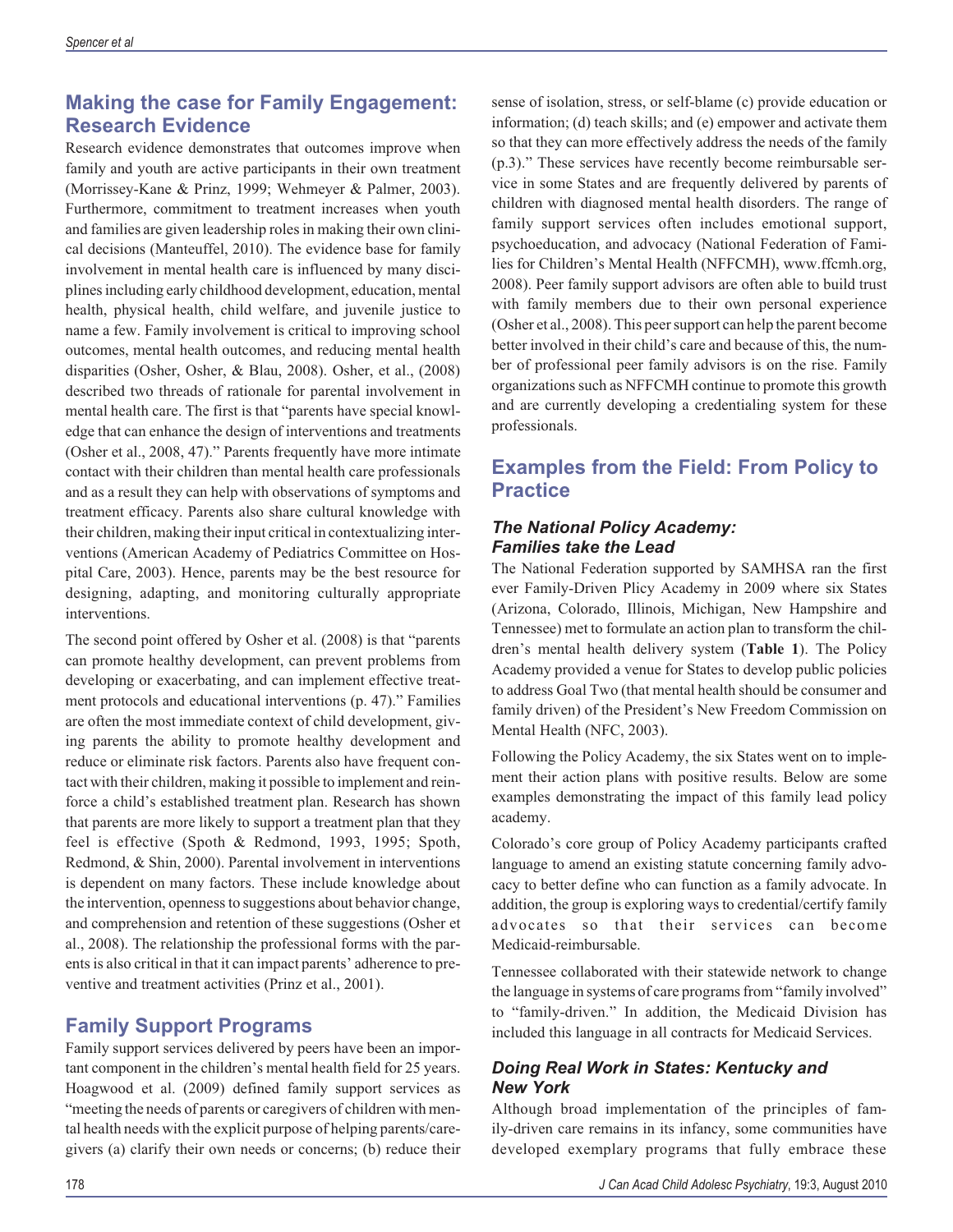#### **Table 1 Policy academy objectives**

Define concrete objectives for a family-driven policy initiative that relates to Goal 2 of *Achieving the Promise*, the report from the New Freedom Commission

Determine the type of policy strategy (e.g., legislation, an executive order, or memorandum of understanding) that will accomplish its objectives.

Strategize the next steps for gaining the political will required to support and move the proposed family driven initiative through the governmental processes.

Begin to plan and design the family-driven policy initiative and to develop an ongoing implementation plan.

Form strategic partnerships to facilitate the successful implementation of the policy initiative.

Plan how to evaluate the effect of the policy on practice.

principles. Two such programs are Kentucky's Parent Advocacy Program in Jefferson County, and Family Ties Resource Centers in Westchester, New York.

The Parent Advocacy Program in Jefferson County, Kentucky, established in 2004, is an example of an initiative that has successfully navigated the challenges of implementing family-driven care. This program selects and trains parents, who were previously recipients of child-welfare services, to be peer advocates to parents whose children are currently being served by the child-welfare system. Parent Advocates and child welfare staff work together to prevent the removal of children from their homes, reunify children with their families appropriately, maintain connections between parents and children who are in out-of-home care, and help train workers and foster parents on the needs of birth parents.

A second example of a successful family-driven care initiative is Westchester County, New York's Family Ties Resource Centers. Family Ties of Westchester established itself as an independent not-for-profit organization in 2002 and is a grassroots organization providing advocacy and support services to families. Family Ties offers support groups, training in parenting skills, advocacy efforts, and respite opportunities at its seven Resource Centers. Family Ties recognizes parents as full partners in planning for their children's treatment and services and helps empower parents to participate in the decision-making process (www.familytieswestchester.org).

A key factor in the success of these two programs is the peer support. Helpers with similar experiences are often more acceptable to familiesthan helpers who may be perceived as having different experiences, situations, social status, or an authority role (Cohen & Canan, 2006). A review of these two programs highlights the key characteristics that are necessary for the successful implementation of family-driven care approach. These include organizational readiness, training, and professional development for families. The first is organizational readiness and training and professional development for families. As family members make

the transition from clients to partners and leaders in system change, they require an understanding of the child-serving system and its legal mandates. Training and leadership development help family partners acquire the skills necessary for system change and establish a foundation for sustained involvement and success.

#### *American Academy of Child and Adolescent Psychiatry Policy Statement*

The American Academy of Child and Adolescent Psychiatry developed a policy mandating that youth and families have a primary role in their treatment and decisions made regarding their treatment. This was preceded by a mandate by the Institute of Medicine that health care should be customized to account for individualized needs and values where the patient is primarily in control of treatment (Institute of Medicine, 2001). AACAP acknowledges the value in the different knowledge, values, beliefs, life experiences, and skill sets that families, youth, and treatment professionals bring to a treatment team (American Academy of Child & Adolescent Psychiatry, 2009). It is in the best interest of the youth for all members of the team to show a mutual respect for others and value the differing perspectives. AACAP calls for youth and family involvement at every step of the treatment process from initial intake/assessment to outcome evaluation. Additionally, families and youth must be involved in decision making at the federal policy and systems levels. This policy is consistent with the Federal policy on youth and family involvement.

#### **Conclusion and Next Steps to Realize Authentic Family-Driven Care**

Despite advances in the involvement of families as authentic participants in the field of children's mental health, more work is needed. It is now time for the "next frontier" of activity. This involves further development of the ability for families to become true partners in treatment planning, service and system development, and paid providers of care. The Building Bridges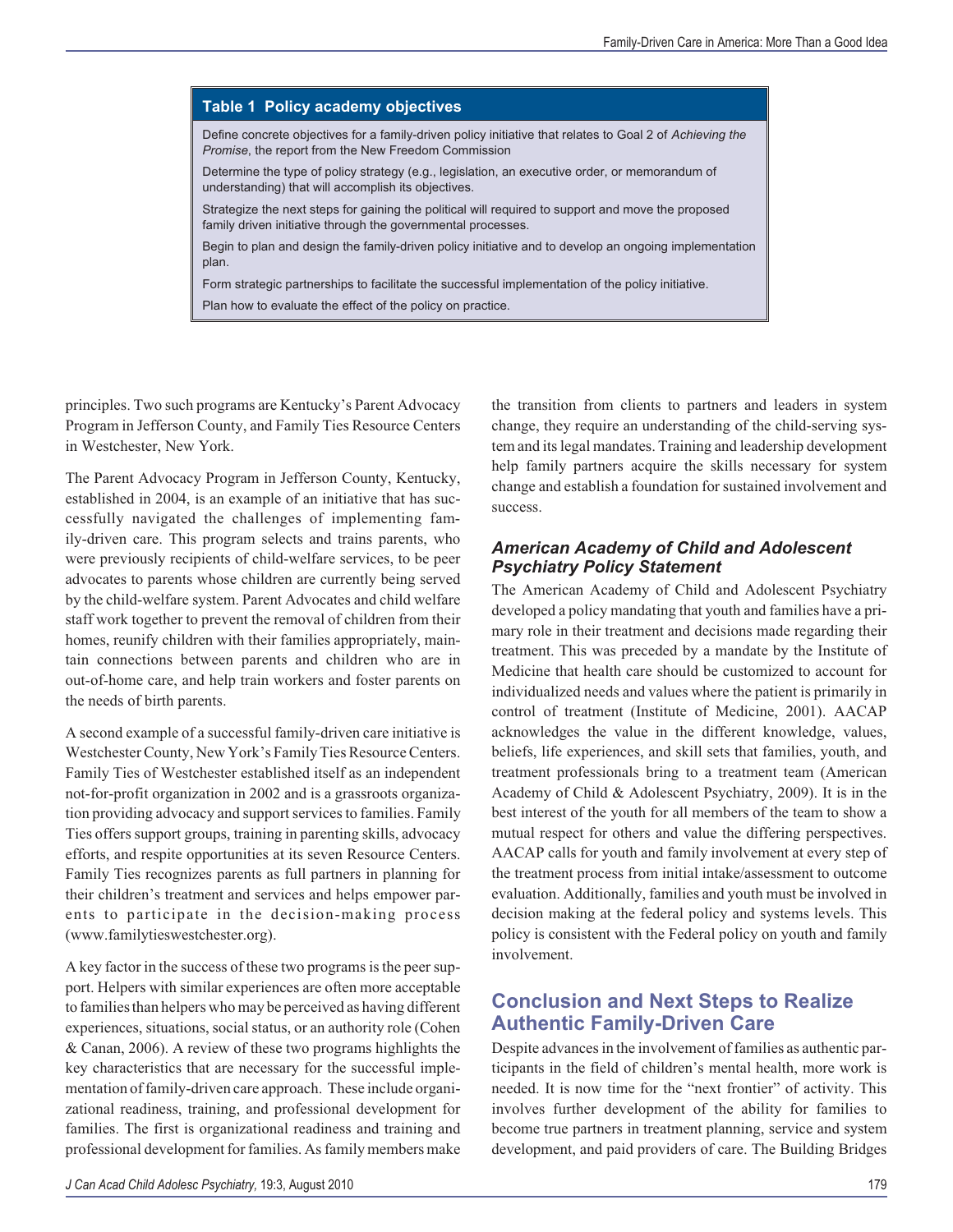Initiative (www.buildingbridges4youth.org) is one successful model of these principles. This initiative proposed including a Child and Family Team (CFT) in all residential treatment. This team is defined as "a group of people chosen with the family and connected to them through natural, community, and formal support relationships who develop and implement the family's plan, address the unmet need and work toward the family's vision" (Miles et al., 2006, p. 9). Moreover, research supports the value of the CFT in improving outcomes across domains (Blau et al., in press).

The next frontier also involves increasing research efforts on the effectiveness of these activities and the refinement of policy and practice. With one in five young people in America experiencing a mental health problem, there's no question that everyone is impacted. The field of children's mental health needs leaders and champions to advance to the next frontier; leaders and champions from all disciplines, but most especially from the psychiatric community.

### **Acknowledgements/Conflicts of Interest**

The authors have no financial relationships or conflicts to disclose.

#### **References**

- American Academy of Pediatrics Committee on Hospital Care (2003). Family-centered care and the pediatrician's role. *Pediatrics, 111* (suppl): 1539–1587.
- American Academy of Child & Adolescent Psychiatry (2009). *Policy Statement: Family and Youth Participation in Clinical Decision-Making.*Retrieved from http://www.aacap.org/cs/root/ policy\_statements/family\_and\_youth\_participation\_in\_clinical\_ decision\_making
- Bazelon Center for Mental Health Law and the Federation of Families for Children's Mental Health (1999). Staying together: Preventing custody relinquishment for children's access to mental health services. Washington, DC: Judge David L. Bazelon Center for Mental Health Law.
- Beers, C. (1980). *A mind that found itself: An autobiography;* University of Pittsburgh Press; Pittsburgh PA.
- Blau, G. B., Caldwell, B., Fisher, S., Kuppinger, A., Levinson-Johnson, J., & Lieberman, R. (in press). The Building Bridges Initiative: Residential and community-based providers, families, and youth coming together to improve outcomes. *Child Welfare.*
- Cohen, E., & Canan, L. (2006). Closer to home: Parent mentors in child welfare. *Child Welfare,* 85, 867–884.
- Davis, L., Huebner, R. A., Washington, M., Jannings, M., Lianekhammy, J., Stamps, et al. (2007). The Commonwealth of Kentucky Cabinet for Health and Family Services Department for Community Based Services' Parent Advocacy Program Evaluation. Jefferson County, The Commonwealth of Kentucky.
- Farmer, E. M. Z., Mustillo, S, Burns, B. J., & Holden, E. W. (2008). Use and predictors of out-of-home placements within systems of care. *Journal of Emotional and Behavioral Disorders, 16*(1), 5–14.
- Harry, B., Klingner, J. K., & Hart, J. (2005). African American families under fire: Ethnographic views of family strengths. *Remedial and special education, 26*(2), 101–112.

Hawley, K. M. & Weisz, J. R. (2003). Child, parent, and therapist (dis)agreement on target problems in outpatient therapy: The therapists dilemma and its implications. *Journal of Consulting and Clinical Psychology, 71*(1), 62–70.

- Hoagwood, K. E., Cavaleri, M. A., Olin, S. S., Burns, B. J., Slaton, E., Gurttadaro, D., & Hughes, R. (2009). Family support in children's mental health: A review and synthesis. *Clinical Child and Family Psychology Review,* currently online. DOI 10.1007/s10567– 009– 0060 –5
- Institute of Medicine (2001). *Crossing the quality chasm: A new health system for the 21st century.* Washington, D.C.: National Academy Press.
- Knitzer, J. (1982). *Unclaimed children: The failure of public responsibility to children in need of mental health services.* Children's Defense Fund: Washington, DC.
- Kutash, K., Duchnowski, A. J., & Lynn, N. (2006). *School-based mental health: An empirical guide for decision makers.* Tampa: University of South Florida, Louis de la Parte Florida Mental Health Institute, Department of Child and Family Studies, Research and Training Center for Children's Mental Health.
- Kymalainen, J. A., & Weisman de Mamani, A. G.(2008).Expressed emotion, communication deviance, and culture in families of patients with schizophrenia: A review of the literature. Cultural Diversity and Ethnic Minority Psychology. Vol 14(2), Apr 2008, 85–91. doi: 10.1037/1099–9809.14.2.85
- Maddux, J. E. (2002). Self-efficacy. In C.R. Snyder & S.J. Lopez (Eds.) *Handbook of positive psychology* (pp. 277–287). New York: Oxford University Press.
- Manteuffel, B. (2010). Lessons learned from the national evaluation. Presentation at The 23<sup>rd</sup> Annual Children's Mental Health Research and Policy Conference, March 10, 2010. Tampa: FL.
- Miles, P., Bruns, E. J., Osher, T. W., Walker, J. S., & National Wraparound Initiative Advisory Group. (2006). *The wraparound process user's guide: A handbook for families.* Portland, OR: National Wraparound Initiative, Research and Training Center on Family Support and Children's Mental Health, Portland State University.
- Morrissey-Kane, E., & Prinz, R. (1999): Engagement in child and adolescent treatment: The role of parental cognitions. *Clinical Child and Family Review* 2, 183–198.
- Osher, T. W., Osher, D., & Blau, G. (2008). Families matter. In T. Gullotta & G. Blau (Eds.), *Family influences on childhood behavior and development evidence-based prevention and treatment approaches* (pp 39–61). New York: Routledge.
- National Federation of Families for Children's Mental Health. (2007). *On the road to family-driven care.* Rockville, MD.
- New Freedom Commission on Mental Health. (2003). *Achieving the promise: Transforming mental health care in America. Final Report. DHHS Pub. No. SMA-03–3823.* Rockville, MD.
- Osher, T., Penn, M., & Spencer, S. A. (2008). Partnerships with families for family-driven systems of care. In B.A. Stroul & G.M. Blau (Eds.), *The system of care handbook: Transforming mental health services for children, youth, and families* (pp. 249–274). Baltimore, MD: Brookes Publishing.
- Prinz, R. J., Smith, E. P., Dumas, J., Laughlin, J. E., White, D. W., & Barron, R. (2001). Recruitment and retention of participants in prevention trials involving family-based interventions. *American Journal of Preventative Medicine, 20,* 1S, 31–37.
- Resendez, M. G., Quist, R. M., & Matshazi, D. G. M. (2000). A longitudinal analysis of family empowerment and client outcomes. *Journal of Child and Family Studies, 9,* 449– 460.
- Robbins, V., Johnston, J., Barnett, H., Hobstetter, W., Kutash, K., Duchnowski, A. J., et al. (2008). *Parent to parent: A synthesis of the emerging literature.* Tampa, FL: University of South Florida, The Louis de la Parte Florida Mental Health Institute, Department of Child & Family Studies.
- Skinner, B. F. (1974). *About behaviorism.* New York, NY: Random House, Inc.
- Spoth, R., & Redmond, C. (1993). Study of participation barriers in family-focused prevention: Research issues and preliminary results. *International Quarterly of Community Health Education, 13,* 365–388.
- Spoth, R., & Redmond, C. (1995). Parent motivation to enroll in parenting skills programs: A model of family context and health belief predictors. *Journal of family psychology, 9,* 294 –310.
- Spoth, R., Redmond, C,. & Shin, C. (2000). Modeling factors influencing enrollment in family-focused preventative intervention research*. Prevention and Science, 1,* 213–225.